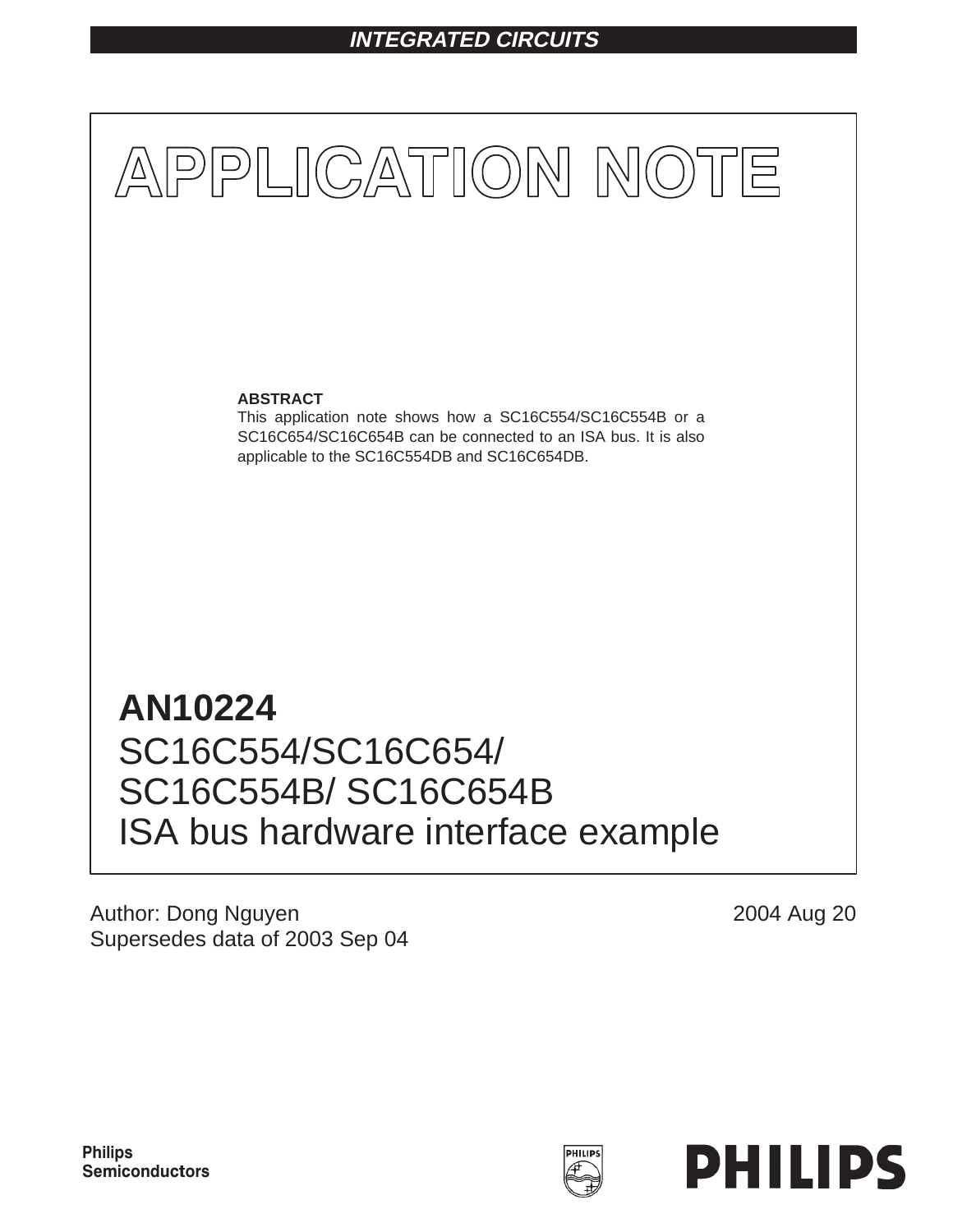# **AN10224 SC16C554/SC16C654/SC16C554B/SC16C654B ISA bus hardware interface example**

This application note shows how a SC16C554 or a SC16C654 can be connected to an ISA bus. Although an oscillator is used to drive the device's clock input, a crystal can be easily used in place of the oscillator (see the datasheet for circuit example).

All four channels of the UART are hardwired to the following addresses:

CH  $A \rightarrow 3F8 - 3F0$ CH B  $\rightarrow$  2F8 – 2F0 CH  $C \rightarrow 3E8 - 3E0$ CH D  $\rightarrow$  2E8 – 2E0

To enable any of the above channels a jumper (short block) must be installed on JP1, otherwise, the channels are automatically disabled by pull-up resistor R1..R4.

Hardware interrupt for each channel can be selected by JP2..JP5, and the following interrupts are supported: IRQ3, IRQ4, IR5, IRQ6, and IRQ7.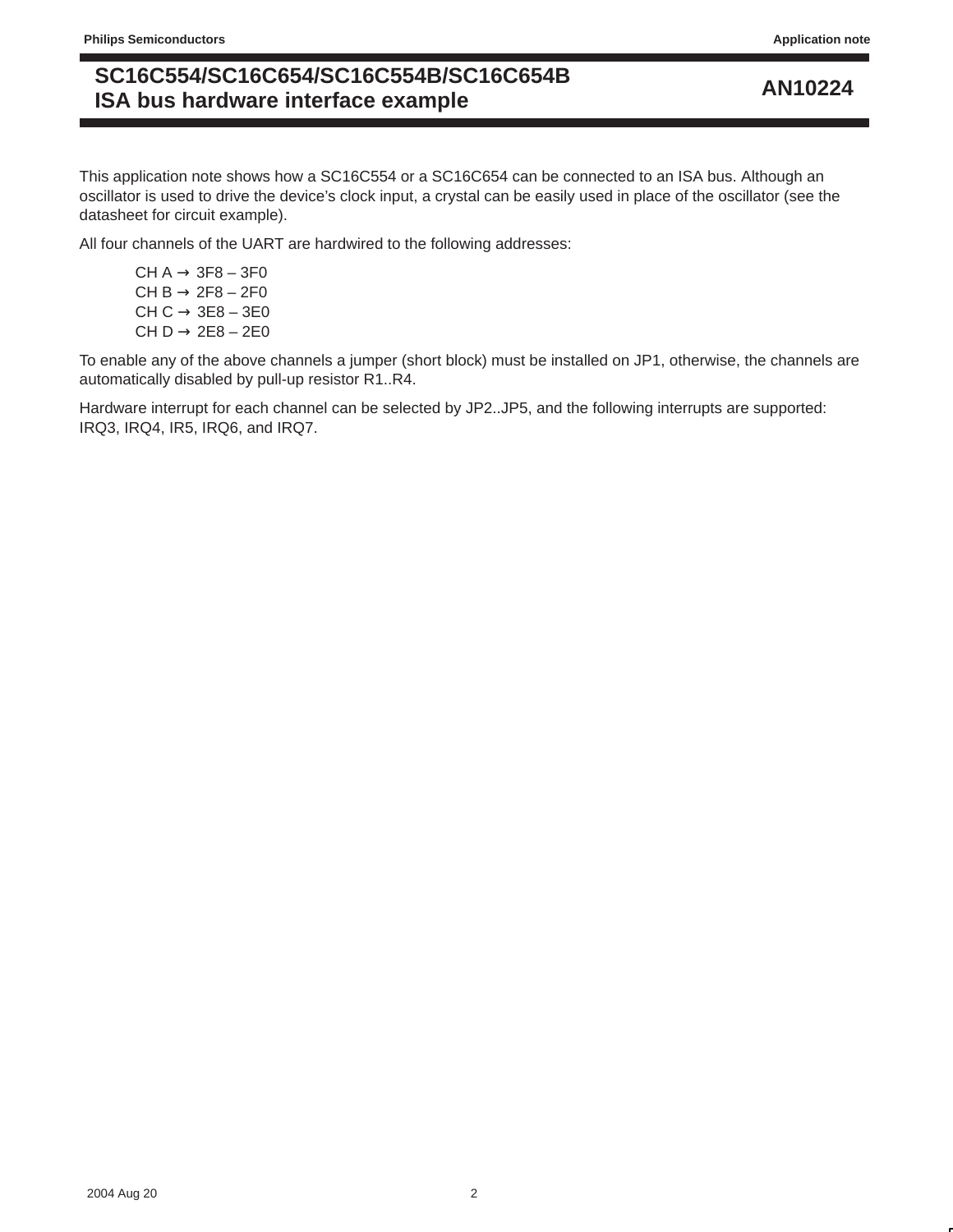# SC16C554/SC16C654/SC16C554B/SC16C654<br>
AN10224 B ISA bus hardware interface example

![](_page_2_Figure_2.jpeg)

**Figure 1.**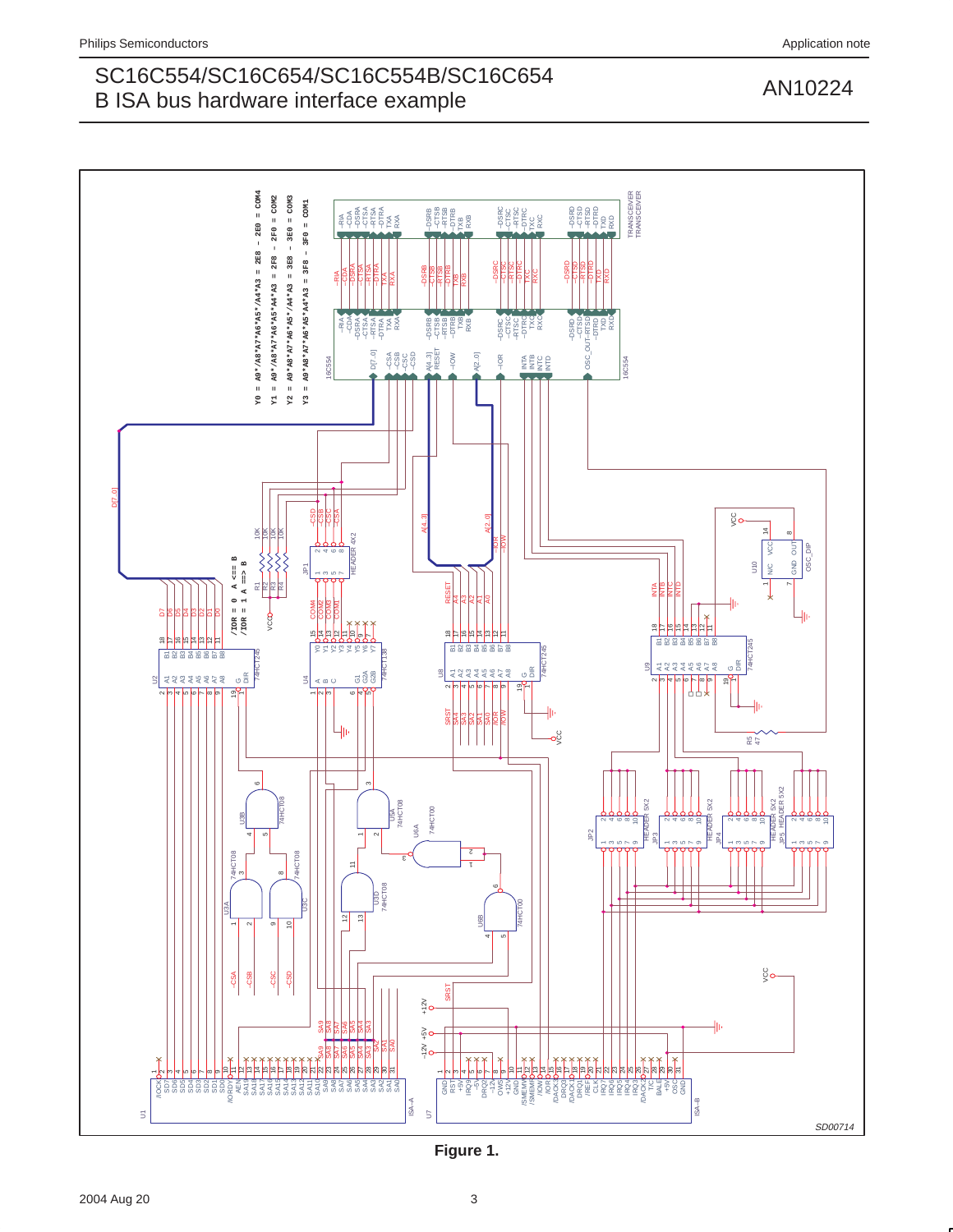# SC16C554/SC16C654/SC16C554B/SC16C654<br>
AN10224 B ISA bus hardware interface example

![](_page_3_Figure_2.jpeg)

**Figure 2.**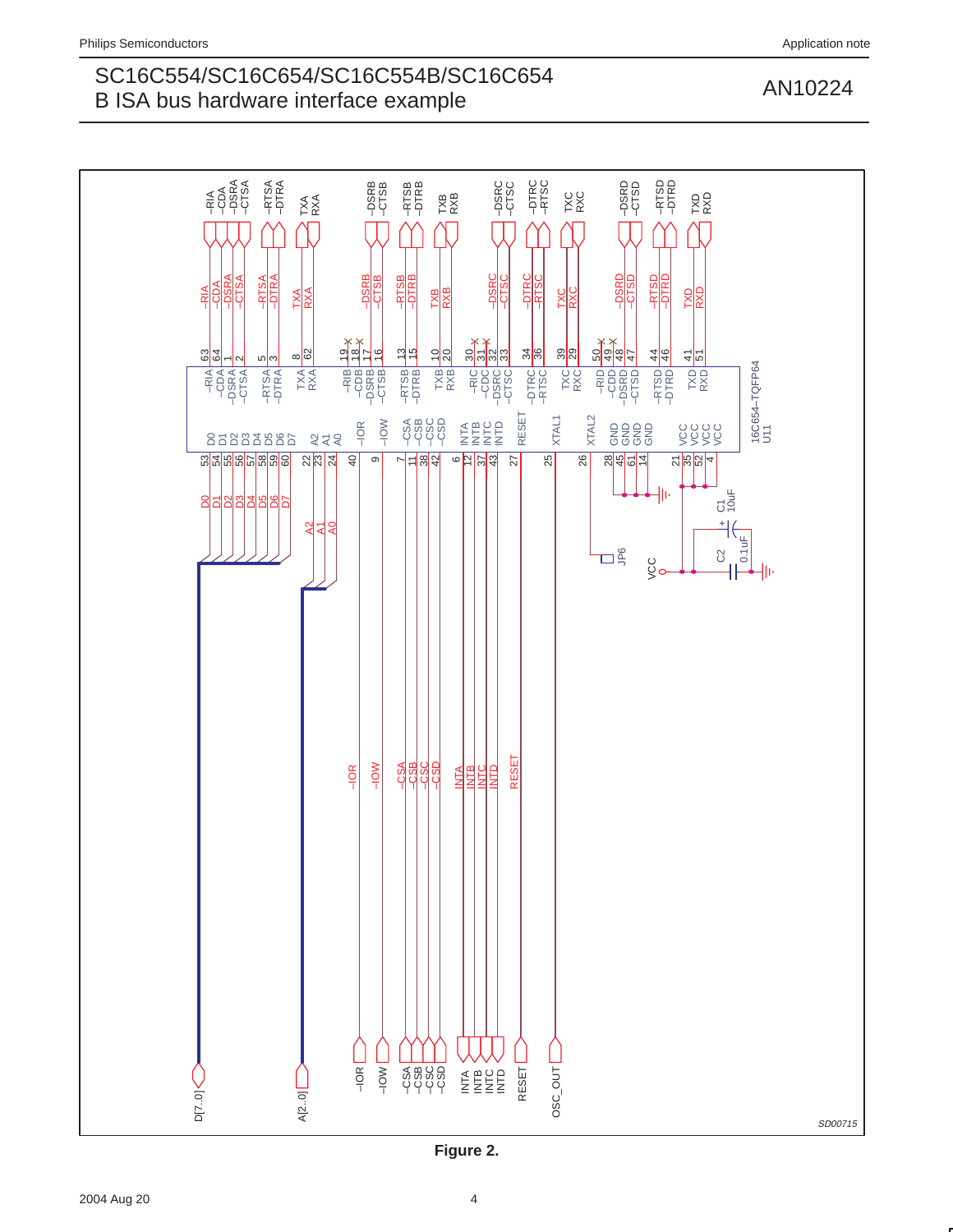# SC16C554/SC16C654/SC16C554B/SC16C654<br>
AN10224 B ISA bus hardware interface example

![](_page_4_Figure_4.jpeg)

**Figure 3.**